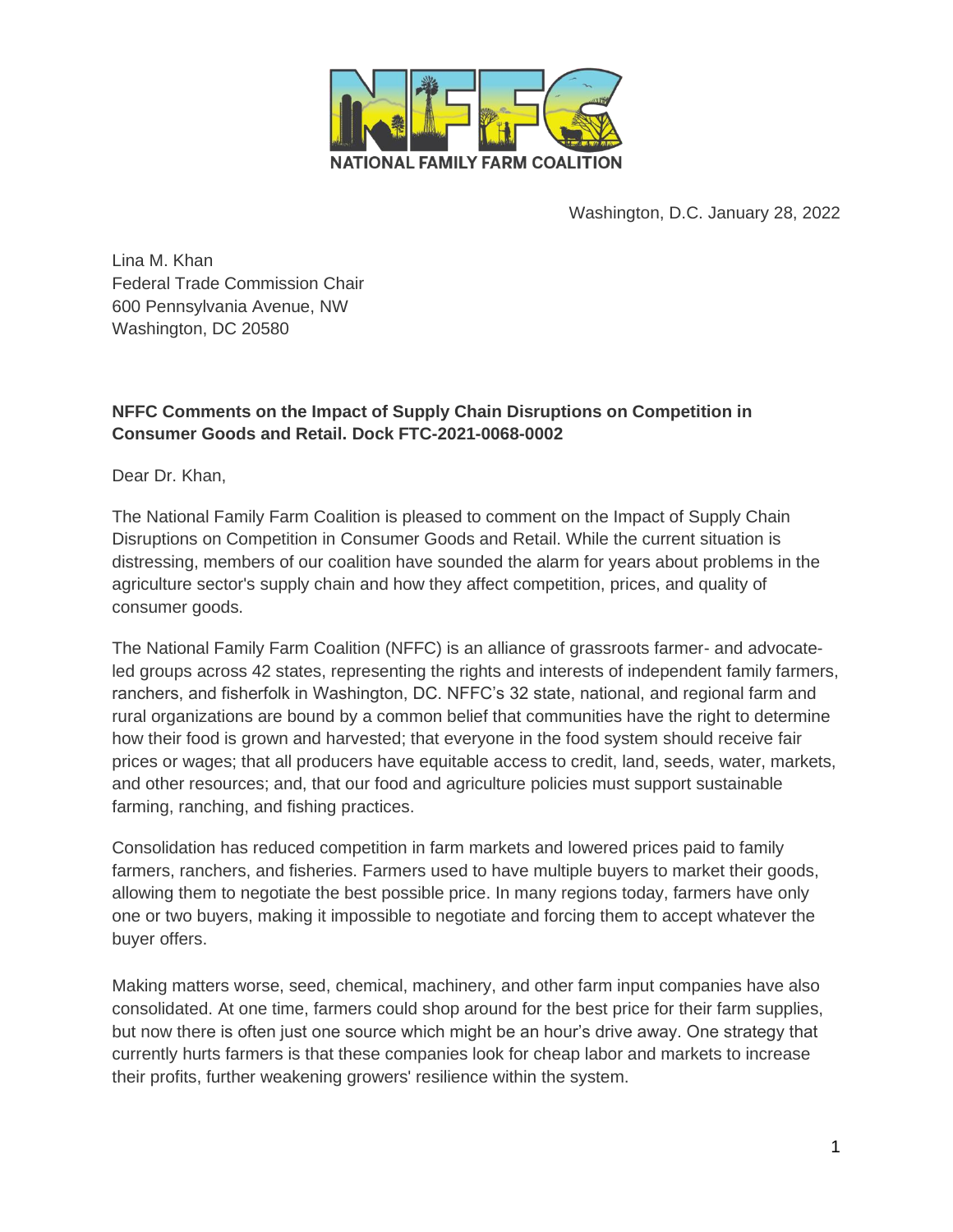

Nitrogen is a good example of this problem. Nitrogen is a critical fertilizer for crop production. While prices depend on several factors, including local demand, product type, retailer markups, transportation costs, and the economics of fertilizer production, the market dominance is intrinsic to the current supply chain disruption.

 "The U.S. nitrogen fertilizer production sector has undergone substantial changes over the past 40–50 years, influenced by a combination of agricultural market conditions, farm and bioenergy policies, and technological innovations for extracting natural gas—the primary input into the production of nitrogen fertilizer. Between the 1980s and mid-2000s, the combination of lower fertilizer demand and higher fertilizer production input costs caused the sector to contract from 59 to 22 production facilities. During the same period, the industry also underwent considerable consolidation, with the number of firms declining from 46 to 13." (Bekkerman et al. 2014) And despite the increase in demand due to the use of ethanol corn and the lower production consolidation due to fracturing technologies consolidation continues to currently have only 4 companies in the sector by 2019. (FFAA, 2021).

Distributors, supermarkets, and other sectors of the market had similar consolidation trends that hurt small farmers and farm workers alike. The Coalition of Immokalee Workers "After a decade of gridlock struggle with Florida growers throughout the 90s, the CIW identified that the root of their exploitation actually lay in the increasing degree of consolidation in the retail food industry: Multi-billion dollar brands were leveraging their unparalleled purchasing power to demand everlower prices from growers, which in turn created a downward pressure that perpetuated farmworkers' poverty and abusive conditions." (AFF, 2022)

The growing consolidation of the food supply is severe at every step of the food chain, from farm to fork. And it impacts not only farmers and food manufacturers, but also consumers in the form of reduced consumer choices and higher grocery prices. Nationally, the growing size and market power of the top grocery retailers has had tremendous ripple effects across the food chain. (FWW, 2013) For some economists, the impact on farmers' decreased net return on their production corresponds to shifting consumer choices (Dewey, 2021). But the increased consumption of processed foods, does explain by itself the corporate control in the food market.

Corporate consolidation drives farmer income down, in some cases to 15 cents on the retail dollar, gives farmers less autonomy, and limits choices for consumers. Besides there simply being fewer markets for farmers to sell and buy from, agribusiness wields its power over farmers in several other ways. NFFC has previously identified negative trends and made practical recommendations.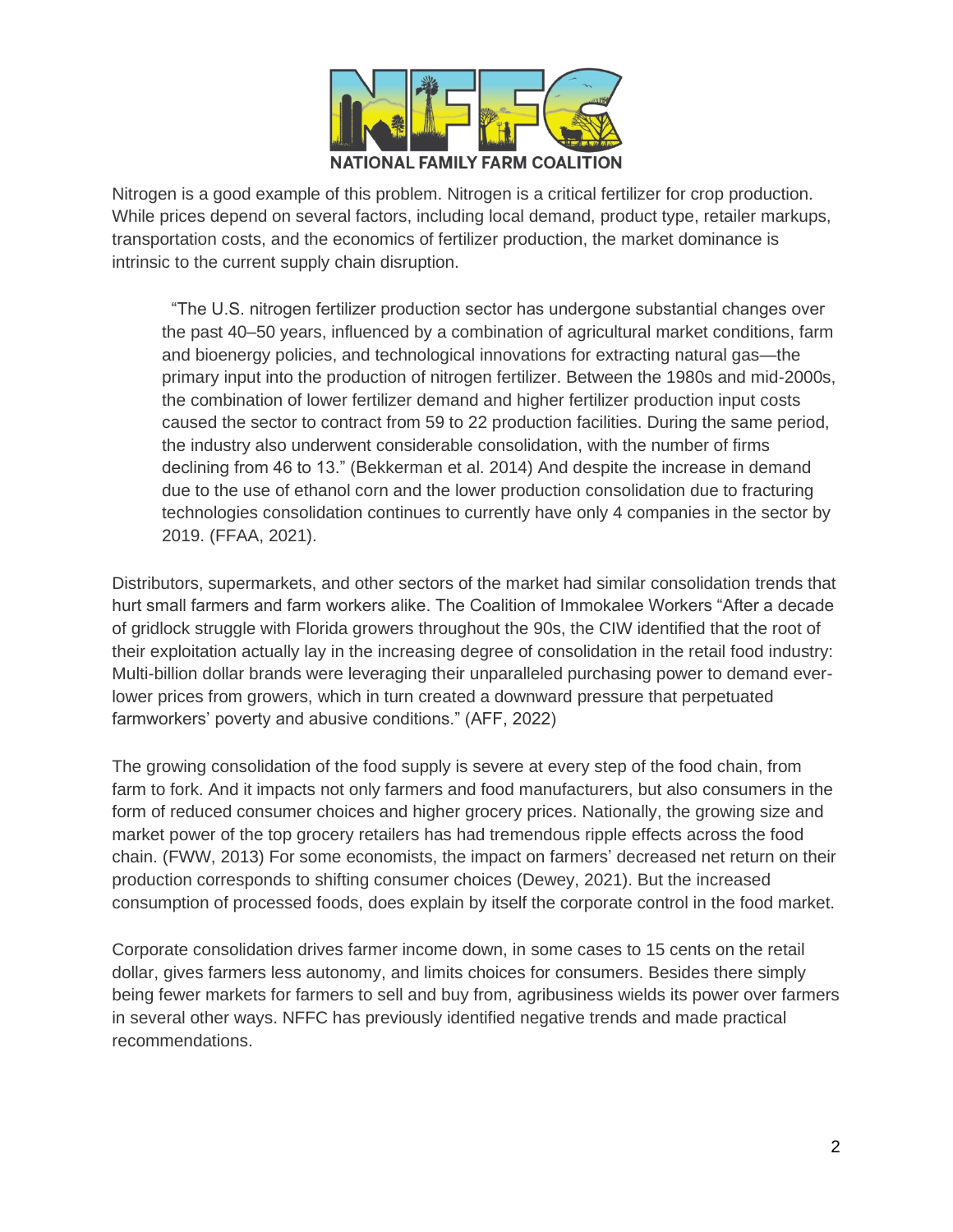

### **Vertical integration**

Many agribusiness companies have grown by buying up all parts of the supply chain. For example, a network of independent hog farmers, feed mills, veterinarians, and the like used to contribute to the operations of a meatpacking plant, which spread wealth around the community which further supported the company. Today, a company like Smithfield has integrated feed, breeding, slaughter, and nearly every other aspect of livestock production with its own umbrella (often buying up smaller companies in the process). This kind of vertical integration allows the company to have total control over quality and price, and this means that all profits come back to itself, rather than being distributed throughout the community. Vertical integration increases vulnerability as well: human-made and natural-made disasters highlight this problem (Saitone and Sexton, 20.

- We proposed market diversification and decentralization as a way to increase competition and benefit producers and consumers alike.
- We suggest that some of these corporations need to be broken down into smaller and more resilient enterprises.
- Re-establish supply management policies for agricultural products.

#### **Contract farming**

Nearly all chickens raised in the US are under production contracts between poultry processors and farmers. The contracts dictate everything about raising the birds, from feed to housing to medical care. The farmer must pay to build the barns and other infrastructure, according to the processor's specifications. Once committed, they often find that the contracts are deeply unfair: while they are now on the hook for millions of dollars of debt, the processor can stop delivering chicks at any time, effectively cutting off their income. Poultry processors have been known to punish farmers by stopping deliveries, leaving them to face bankruptcy or loss of the farm.

● It is necessary to reinstate and strengthen government authority over meatpackers, including rules to ban meatpackers from owning livestock; stop ranked payment systems, require transparency in contracts, and make it easier for farmers to sue meatpackers.

#### **Corporate cooperatives**

Since the early 1800s, dairy farmers have formed cooperatives to get a better price for their milk from dairy processors. Unlike corporations, whose goal is shareholder profit, cooperatives are supposed to work for the good of their members and return any profits to those members – in this case, the dairy farmers whose cows produce the milk. Today, however, the largest dairy coops have become vertically integrated and often act more like corporations. By owning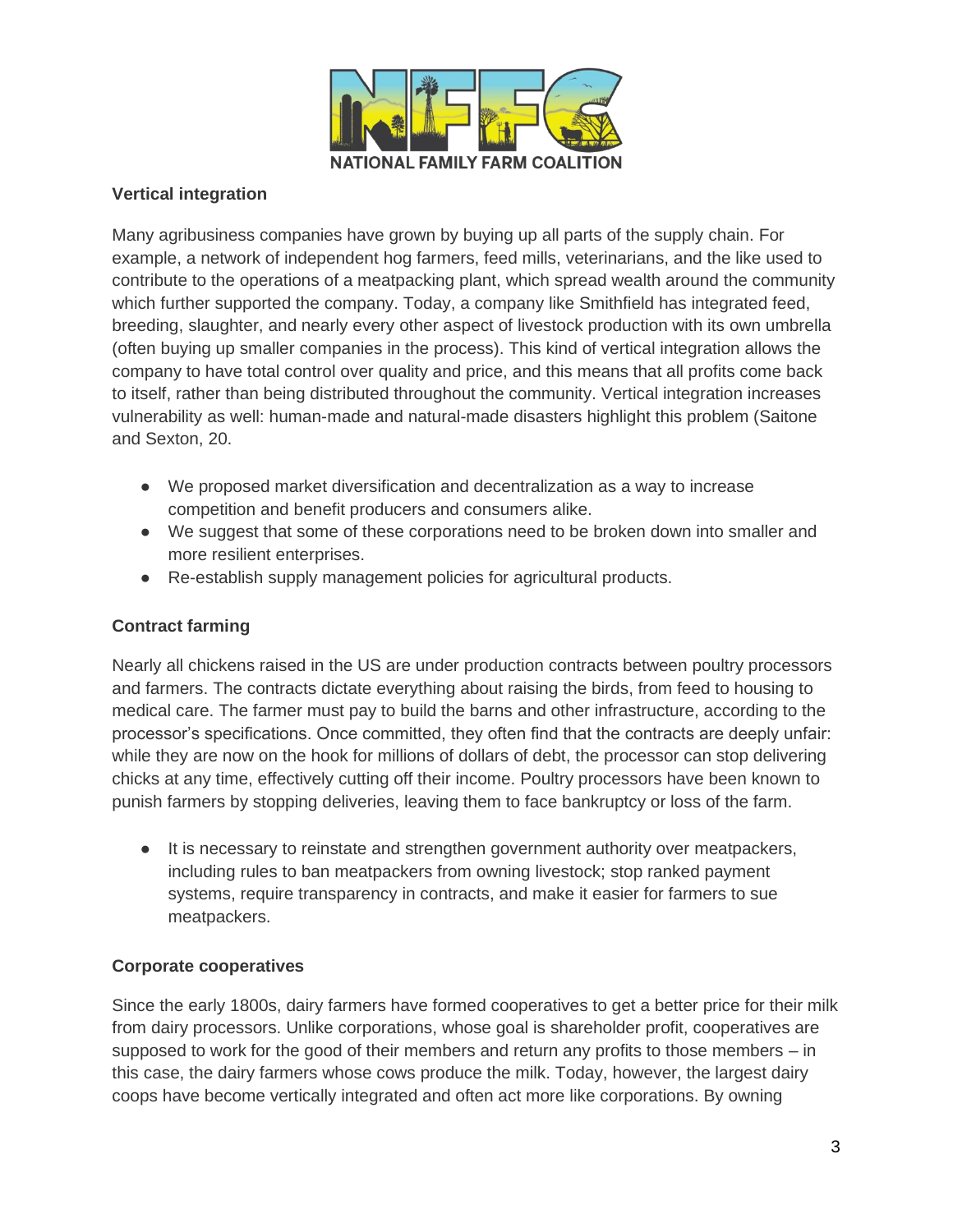

processing facilities, they act as both buyer and seller, and often focus more on their own profit than the interests of their farmer members. In 2014, NFFC members were part of a lawsuit in which Dairy Farmers of America, the largest dairy coop in the US, paid \$50 million to settle allegations that it had conspired to monopolize the Northeast milk market. Corporate cooperative management has led to the closure of thousands of dairy farms throughout the US; as recently as August 2021, Danone N.A. announced that Horizon Organics would eliminate milk pickup for 89 organic farmers in the Northeast.

● It is necessary to impose safeguards that ensure that agricultural cooperatives represent the interests of their farmer members.

# **Checkoff**

Farmers of most commodities, including beef, milk, pork, and many others, must pay a tax, called a checkoff, on the goods they produce and sell. The funds are supposed to go to research and promotion of their products; "Pork: The other white meat" and "Got Milk?" were developed with checkoff funds. Instead, the money is used by trade groups that represent corporate agribusinesses that use it to lobby for policies that benefit themselves – big meatpackers, corporate dairy coops, and others – not the independent small producer.

- We strongly suggest stopping state-level tax breaks and other policy and regulatory giveaways for factory farms.
- In general, it is necessary to reform commodity checkoff programs.

# **Lack of Local Control**

Decades of pro-business farm policy have given us a corporate-run food and farm system. To return control to all of us – farmers, ranchers, fishers, workers, and consumers – we must both work to rebuild the alternative farm and food system that we want to see in our own communities, and to organize for changes in federal and state policy.

• Producers and consumers need strong measures at the state, county, and town levels to guarantee local control and sales of locally-produced food.

### **Lack of Transparency**

Revenue for the Fish and Seafood Markets industry has been favorable for the industry with per capita disposable income increasing an annualized 3.0% over the five years to 2021. (IBISWorld, 2022). The problem in the fishing industry is that 90% of seafood consumed in the United States is imported, implying only 10% is of domestic origin. (Ghepart, et al. 2019).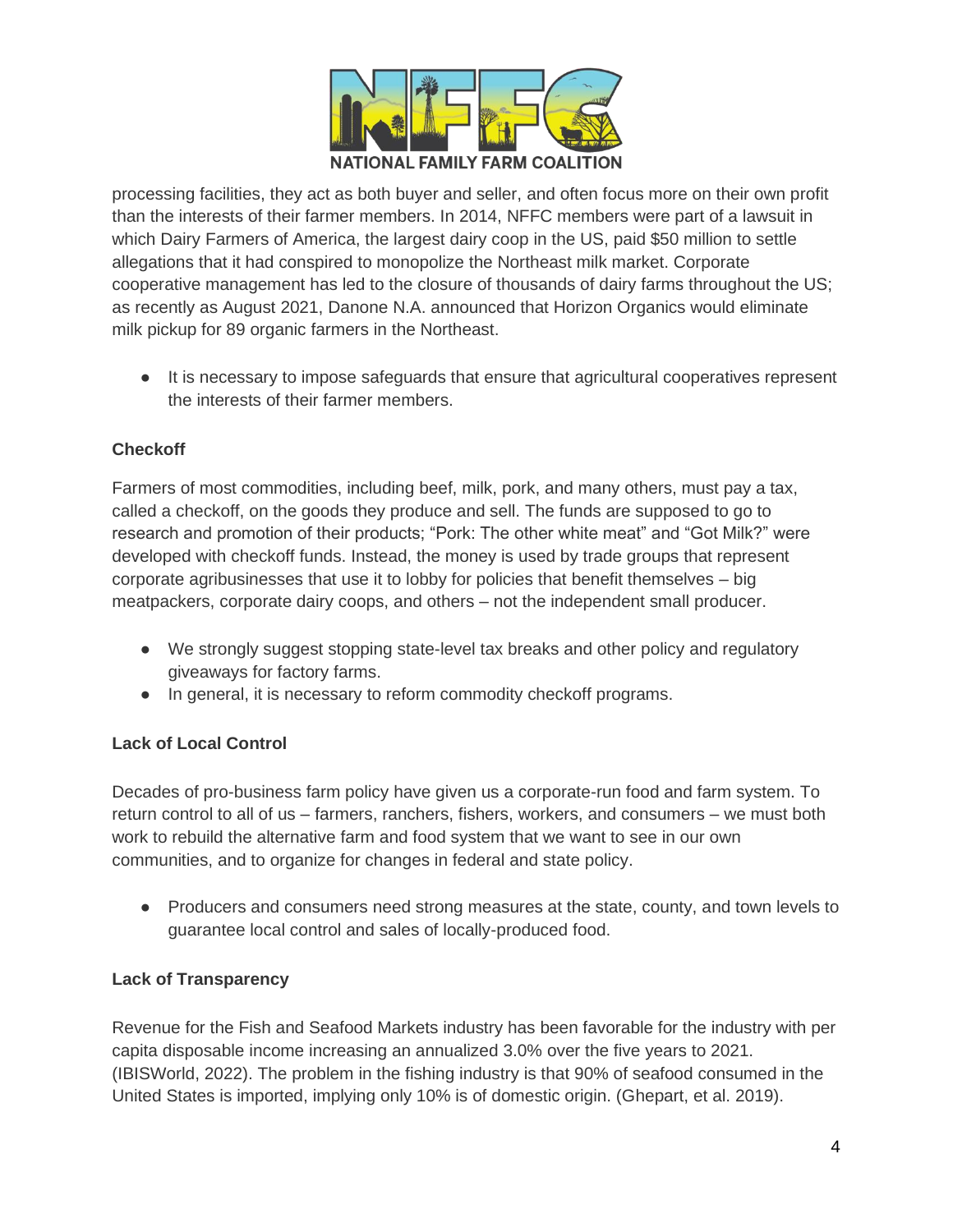

Like what happens with American beef, which is commonly mislabeled as US produced, there is little transparency in how seafood gets from the ocean to the consumer. We're more disconnected than ever to what we're feeding ourselves and our families. While overfishing no longer threatens U.S. fisheries, other pressing sustainability issues, such as finfish aquaculture and consolidation, top the list of concerns among fishers and fisheries experts. A major concern for fisheries advocates in the U.S. is the [catch share](https://www.fisheries.noaa.gov/insight/catch-shares) system that limits how much fish an individual or group can harvest. Yet the buying and selling of shares has resulted in the [consolidation](https://thefern.org/ag_insider/catch-shares-lead-to-consolidation-of-alaskan-fisheries/) of control over some fisheries. "None of the fisherman we work with are against putting limits on how much fish you catch," said Niaz Dorry, coordinating director of the North Atlantic Marine Alliance. "It's the fact that since those limits have been put into place, the limits have become profit-making tools. They have commodified the right to fish." (Douglas,

- The federal government must oversee and regulate foreign and corporate investments in US grazing allotments, fishing quotas, and farmland.
- It is necessary to establish a strong Country of Origin Labeling (COOL).

We understand that some of our proposals are beyond the Federal Trade Commission statutory reach, but certain others are among the FTC's mission to protect consumers and promote fair and transparent competition. The NFFC's food sovereignty commitment is at peril because as producers, transformers, and consumers our dependency to a food system controlled by corporations hurts our economy, our health, and our freedom.

If you have any questions about this comment, please feel free to contact Antonio Tovar [\(antonio@nffc.net\)](mailto:antonio@nffc.net) and thank you for the opportunity to comment and for your consideration of our views.

**Sincerely** 

Antonio Tovar PhD Policy Associate National Family Farm Coalition antonio@nffc.net